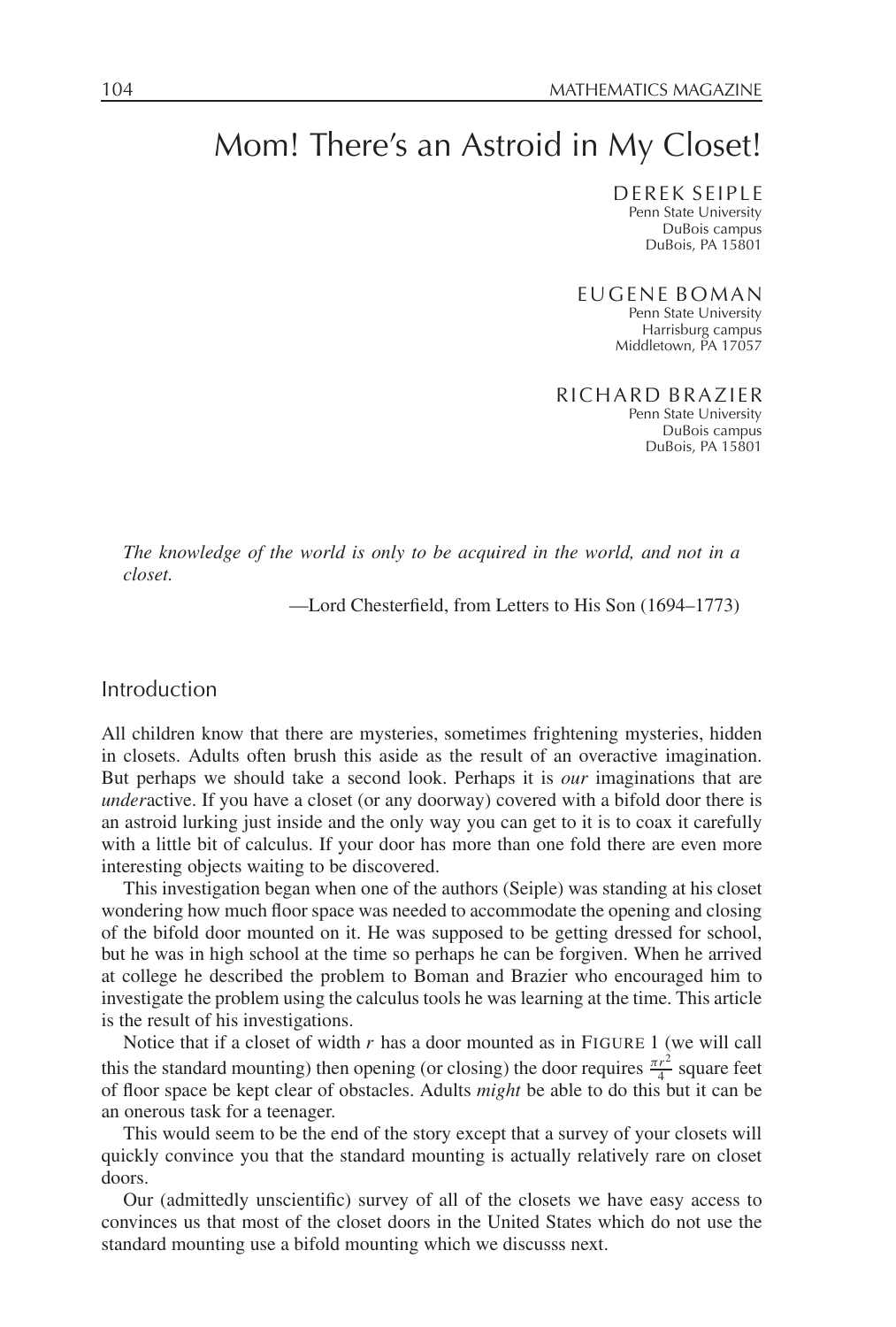

**Figure 1** The floor space required for a standard door is the full quarter-circle. A bifold door requires substantially less, but how much less?

## Bifold doors

Many closet doors do not have ample room for a standard mounting, therefore to save floor space closet doors are often bifold doors as shown in FIGURE 2. That is, the door is broken and hinged in the middle so that each panel is  $r/2$  in length. This allows the door to be mounted in a manner similar to the standard mounting we described earlier except that only the left panel sweeps out a quarter-circle. The inner edge of the left panel of the door is fixed at the point *A* and the outer edge of the right panel is allowed to slide along the track.



**Figure 2** This figure shows the view from above a bifold door as the door closes. It first sweeps out the area under the circular arc of radius  $r/2$ , but when θ reaches  $\pi/4$  the nature of the curve changes. Notice that "bifold" is a misnomer. There is only one fold.

To begin, consider a bifold door starting in the fully open position and closing to the right as in FIGURE 2. The floor space required to close the door is enclosed by the curve we'll call  $\xi(\theta)$  and the *x* and *y* axes.

It is clear that  $\xi$  has two distinct components. The first is simply the circular arc swept out by the left panel of the door as  $\theta$  proceeds from  $\pi/2$  to  $\pi/4$ . However when  $\theta = \pi/4$  the nature of  $\xi$  changes. At this point the right panel of the door is tangent to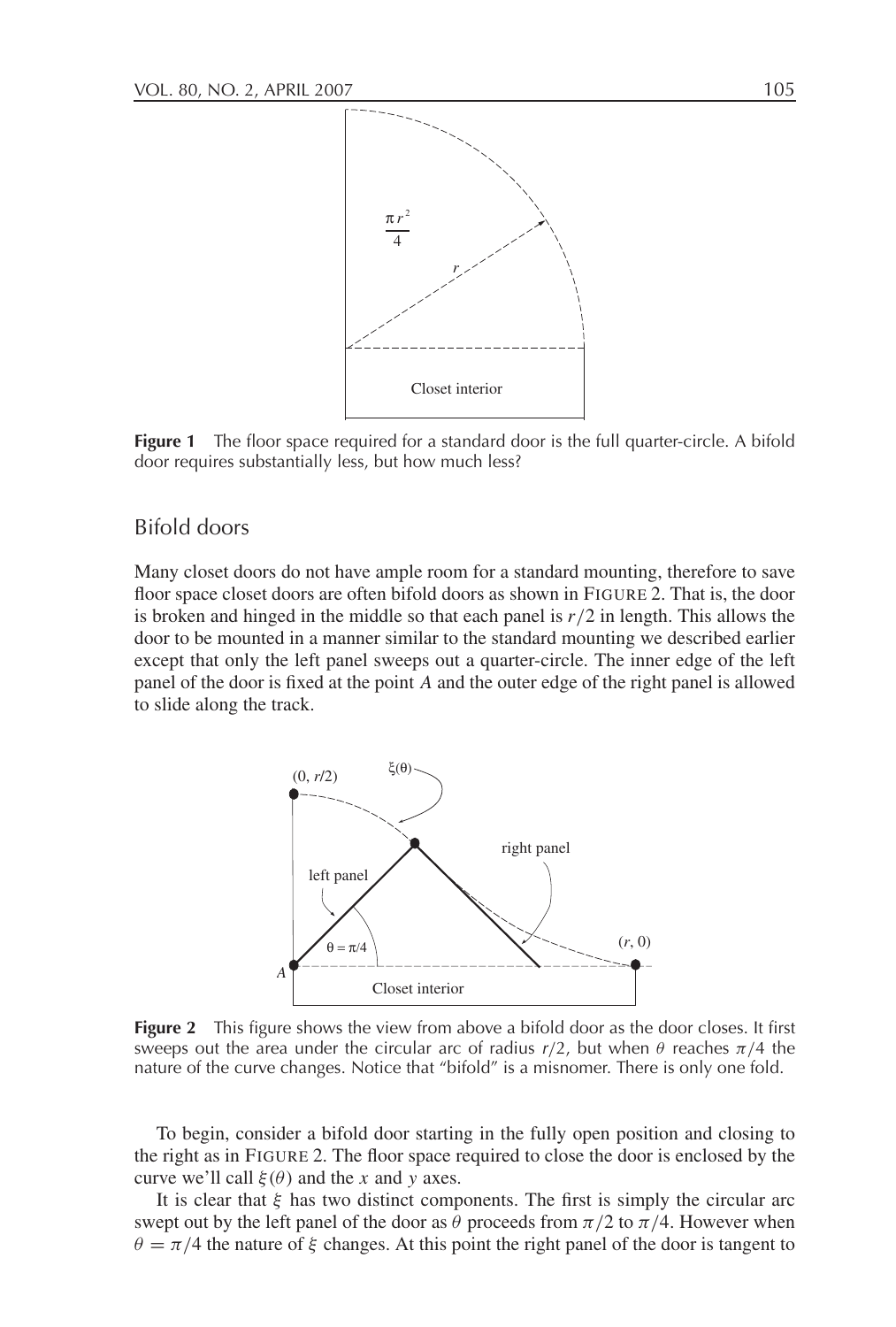the circular arc. Thus the entire quarter-circle swept out by the left panel of the door is enclosed in the area which has already been swept out. Moreover as the door continues to close, more area outside the quarter-circle continues to be accumulated.

We seek a parameterization of the outer envelope of this area.

To that end, assume that the door is opening as in FIGURE 3 and that  $0 \le \theta \le \pi/4$ . Notice the change here. For the development we are about to present, it is easier to think of the door as opening rather than closing. In either case  $\xi(\theta)$  is unchanged.



**Figure 3** When  $\theta$  is incremented by  $\Delta\theta$  the original position of the right panel of the door and its new position will intersect. The point of intersection at  $P$  gives an approximate parameterization of the curve  $\xi(\theta)$ . As  $\Delta\theta \rightarrow 0$  this becomes exact.

We increment  $\theta$  by  $\Delta\theta$  and consider the position of the right panel of the door at  $θ$  and  $θ$  + Δ $θ$ . If we can find the coordinates of the point *P* we have an approximate parameterization of the curve  $\xi$ . If  $P = (x_P, y_P)$  for a fixed  $\Delta\theta$  then it is clear that

$$
\xi(\theta) = \lim_{\Delta \theta \to 0} (x_P, y_P)
$$

is the parameterization we seek.

Let  $L_1$  be the line of the right panel at  $\theta$  and let  $L_2$  be the line at  $\theta + \Delta\theta$  and observe that the slopes of  $L_1$  and  $L_2$  are  $-\tan\theta$  and  $-\tan(\theta + \Delta\theta)$ , respectively. Thus the equation of  $L_1$  is

$$
y = -\tan\theta(x - r\cos\theta)
$$
 (1)

and the equation of  $L_2$  is

$$
y = -\tan(\theta + \Delta\theta)(x - r\cos(\theta + \Delta\theta)).
$$
\n(2)

Combining equations 1 and 2 we get

$$
x_P = r \left( \frac{\sin(\theta + \Delta\theta) - \sin \theta}{\tan(\theta + \Delta\theta) - \tan(\theta)} \right).
$$

Putting this back into either  $L_1$  or  $L_2$  gives

$$
y_P = -r \tan \theta \left( \frac{\sin(\theta + \Delta \theta) - \sin \theta}{\tan(\theta + \Delta \theta) - \tan(\theta)} - \cos \theta \right).
$$

Taking the limit as  $\Delta\theta \rightarrow 0$  we get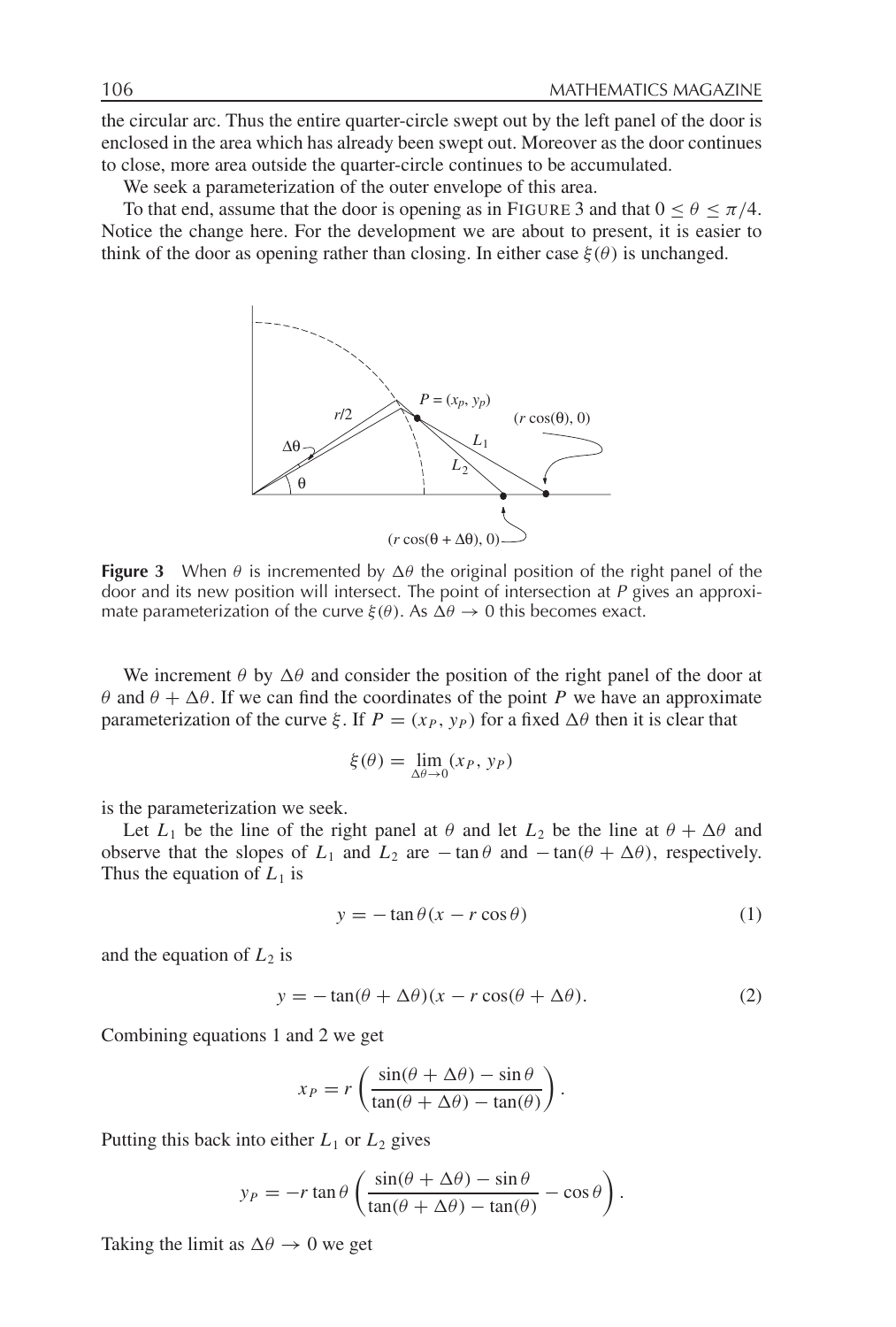$$
x = \lim_{\Delta\theta \to 0} r \left( \frac{\sin(\theta + \Delta\theta) - \sin \theta}{\tan(\theta + \Delta\theta) - \tan(\theta)} \right)
$$

$$
= r \lim_{\Delta\theta \to 0} \left( \frac{\frac{\sin(\theta + \Delta\theta) - \sin \theta}{\Delta\theta}}{\frac{\tan(\theta + \Delta\theta) - \tan(\theta)}{\Delta\theta}} \right).
$$

Observe that the numerator and denominator of the formula above are just the derivatives of  $\sin \theta$  and  $\tan \theta$  respectively. Thus

$$
x(\theta) = r \frac{\cos \theta}{\sec^2 \theta} = r \cos^3 \theta.
$$

Similarly

$$
y(\theta) = r \sin^3 \theta.
$$

Thus a parameterization for the outer envelope of the floor space used by a bifold door is given by:

$$
\xi(\theta) = \begin{cases}\n\begin{pmatrix}\nr \cos^3 \theta \\
r \sin^3 \theta\n\end{pmatrix} & \text{if } 0 \le \theta \le \pi/4 \\
\begin{pmatrix}\nr/2 \cos \theta \\
r/2 \sin \theta\n\end{pmatrix} & \text{if } \pi/4 \le \theta \le \pi/2\n\end{cases}
$$
\n(3)

Notice that letting  $\theta$  move from 0 to  $\pi/2$  opens the door while letting  $\theta$  move from  $\pi/2$  to 0 closes it. To compute the area of the floor space required we need to ensure that we integrate from left to right. The area of the floor space is then given by

$$
\int_{\theta=\pi/2}^{\theta=0} y(\theta) dx = \int_{\theta=\pi/4}^{\theta=0} r \sin^3(\theta) \frac{dx}{d\theta} d\theta + \int_{\theta=\pi/2}^{\theta=\pi/4} r/2 \sin \theta \frac{dx}{d\theta} d\theta
$$
  
= 
$$
3r^2 \int_0^{\pi/4} \sin^4 \theta \cos^2 \theta d\theta + r^2/4 \int_{\pi/4}^{\pi/2} \sin^2 \theta d\theta
$$
  
= 
$$
\frac{5\pi r^2}{64}.
$$

So our initial question is resolved. If a closet *r* feet wide is covered by a bifold door  $\frac{5\pi r^2}{64}$  square feet of floor space is required to accommodate the door. If the same closet is closed with an ordinary door then  $\pi r^2/4$  square feet are needed—a savings of nearly 70%.

# Adding door panels

It is clear that adding 2, 3, 4, or *n* folds will reduce the floor space required even further. FIGURE 4 shows the situation with 2 folds. If the doors are hinged so that the angles denoted by  $\theta$  in FIGURE 4 are always equal then the problem can be approached in the same manner as before as we now show.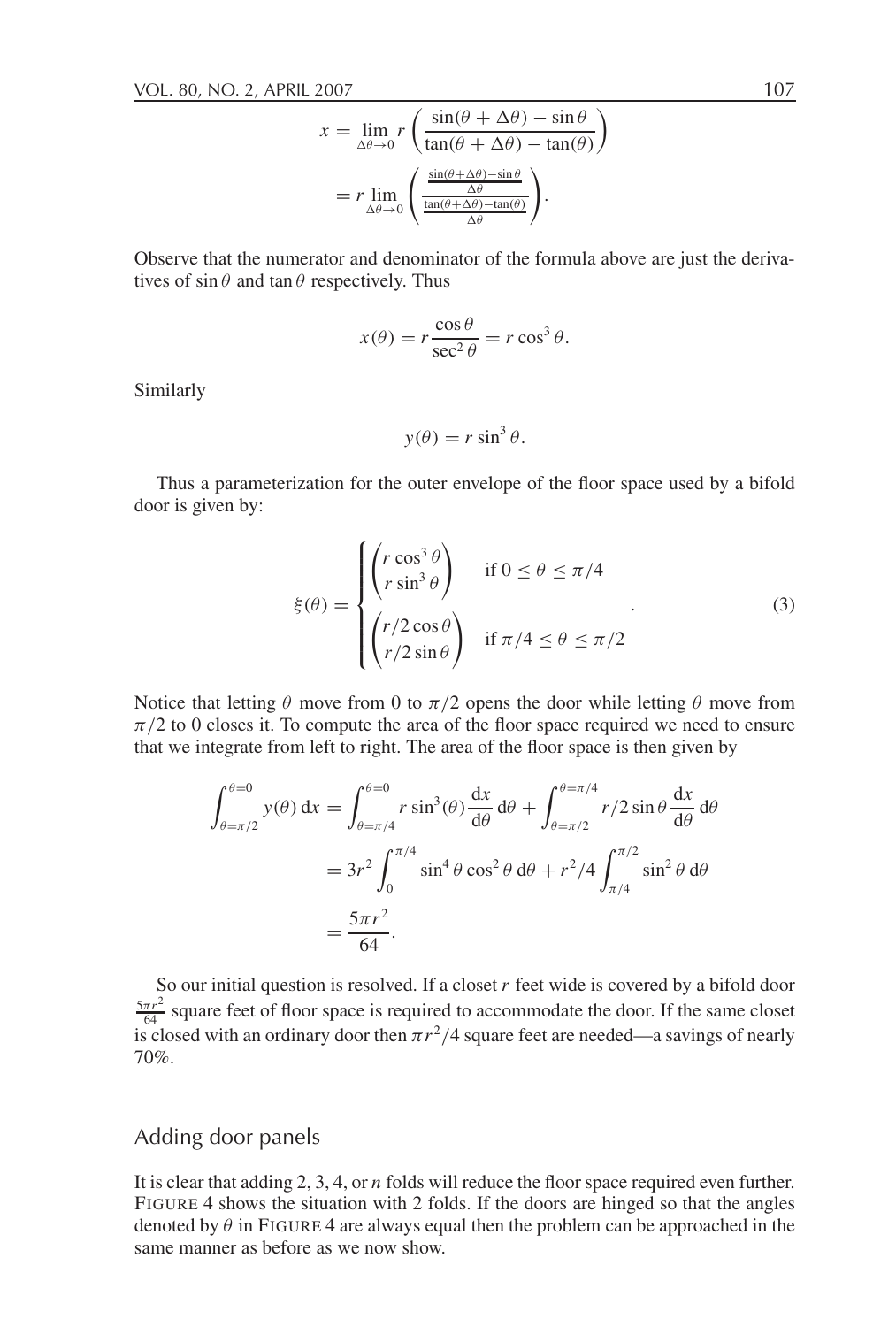As before we perturb  $\theta$  by  $\Delta\theta$  and consider the point of intersection of the rightmost panels in FIGURE 4. In that case the equation of  $L_1$  is (again):

 $y = -\tan \theta (x - r \cos \theta)$ 

and the equation of  $L_2$  is (again):

$$
y = -\tan(\theta + \Delta\theta)(x - r\cos(\theta + \Delta\theta)).
$$



**Figure 4** Each door panel has length <sup>r</sup>/4.

Since these are *exactly* the same equations we found in the previous section it follows that the parameterization we seek is (again) the astroid:

$$
\begin{pmatrix} r \cos^3 \theta \\ r \sin^3 \theta \end{pmatrix}.
$$

Indeed it should be clear from the above that adding more hinges has no effect on the astroidal portion of the curve. The very same astroid appears regardless of the number of folds in the door as long as all of the panels are hinged so that they make the same angle with the front of the closet (the angle  $\theta$  in FIGURE 4). This assumption is critical. If the angles are allowed to differ the problem becomes considerably more complex.

Recall however that the curve  $\xi(\theta)$  from the previous section had two components. The other portion was the circular arc traced out by the point corresponding to *Q* in FIGURE 4. To find the corresponding portion for the current curve, which we'll denote by  $\xi_2(\theta)$ , we need to parameterize the coordinates of the point *Q*.

Referring again to FIGURE 4 it is clear that

$$
Q(\theta) = \begin{pmatrix} 3r/4\cos\theta \\ r/4\sin\theta \end{pmatrix}
$$

and that the transition between the components of the curve occurs when  $P(\theta)$  =  $Q(\theta)$ , or when  $\theta = \pi/6$ . Thus when we have two folds in our door the curve  $\xi_2(\theta)$  is

$$
\xi_2(\theta) = \begin{cases} \left(r \cos^3 \theta \right), & \text{if } 0 \le \theta \le \pi/6\\ \left(\frac{3r}{4} \cos \theta \right), & \text{if } \pi/6 \le \theta \le \pi/2\\ \left(\frac{r}{4} \sin \theta \right), & \text{if } \pi/6 \le \theta \le \pi/2 \end{cases}
$$

and in the general case, with *n* folds, the curve is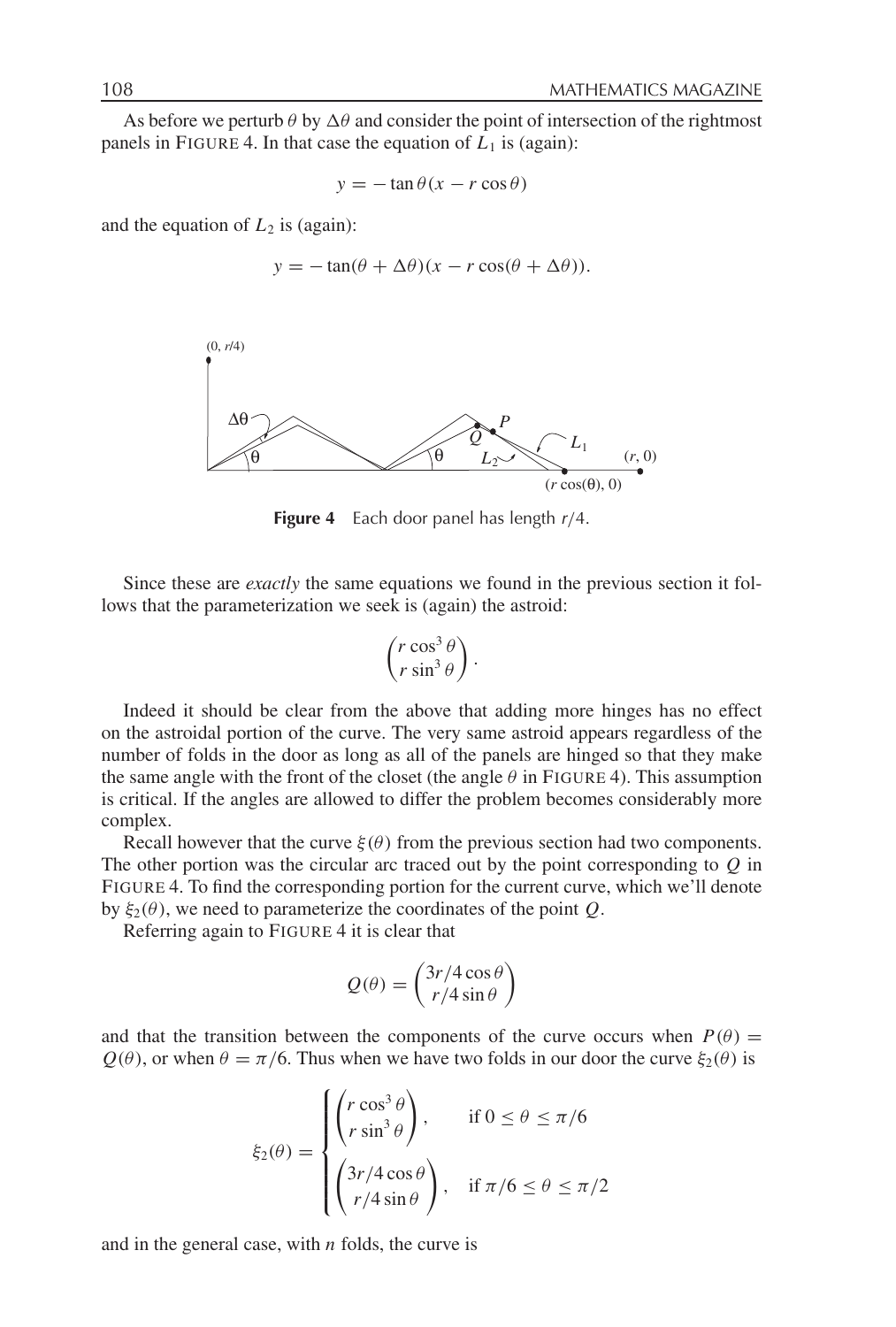$$
\xi_n(\theta) = \begin{cases} \left(r \cos^3 \theta\right), & \text{if } 0 \le \theta \le \cos^{-1}\left(\frac{2n-1}{2n}\right) \\ \left(\frac{(2n-1)r}{2n} \cos \theta\right), & \text{if } \cos^{-1}\left(\frac{2n-1}{2n}\right) \le \theta \le \pi/2 \\ \frac{r}{2n} \sin \theta \end{cases}
$$

It seems curious that the same curves, an ellipse and an astroid, appear regardless of how many panels we split our door into. Indeed, the same curves appear in the two-fold (four panel) case even if the panels are of two distinct sizes.

By now the calculation is very familiar so we will not belabor it. Consider the arrangement depicted in FIGURE 5. Again we have two folds (four panels) but they are no longer the same length and we have normalized the sum of the lengths of the panels to 1. If we perturb the angle  $\theta$  by  $\Delta\theta$  and find the intersection point *P* (not shown in the figure) between the original location of the rightmost panel and its perturbed location we find that the equations of  $L_1$  and  $L_2$  are again precisely the same as in our first problem. Thus the astroid emerges exactly as before. Moreover it is easy to show that a parameterization of the point  $Q$  in the figure is:

$$
Q(\theta) = \begin{pmatrix} (1/2 + \alpha) \cos \theta \\ (1/2 - \alpha) \sin \theta \end{pmatrix}
$$

which is again an ellipse.



**Figure 5** A bifold door with different length panels also generates an astroid and ellipse.

It seems very odd that the same curves keep emerging no matter how we try to generalize the problem.

### Wiles' light switch

Andrew Wiles [**5**] has likened mathematics research to walking into an unlighted room. At first all is dark. As you fumble around you begin to get a sense of the location of the objects in the room and the relationships between them. Eventually, if you are lucky, you find the light switch and flip it. Then you see all of the structures and the relationships between them that you were already familiar with as well as new ones that you were only dimly aware of or may not have known at all.

In this section we will flip the light switch for this problem. It turns out that the relationship between ellipses and astroids, which has been our common theme, has

.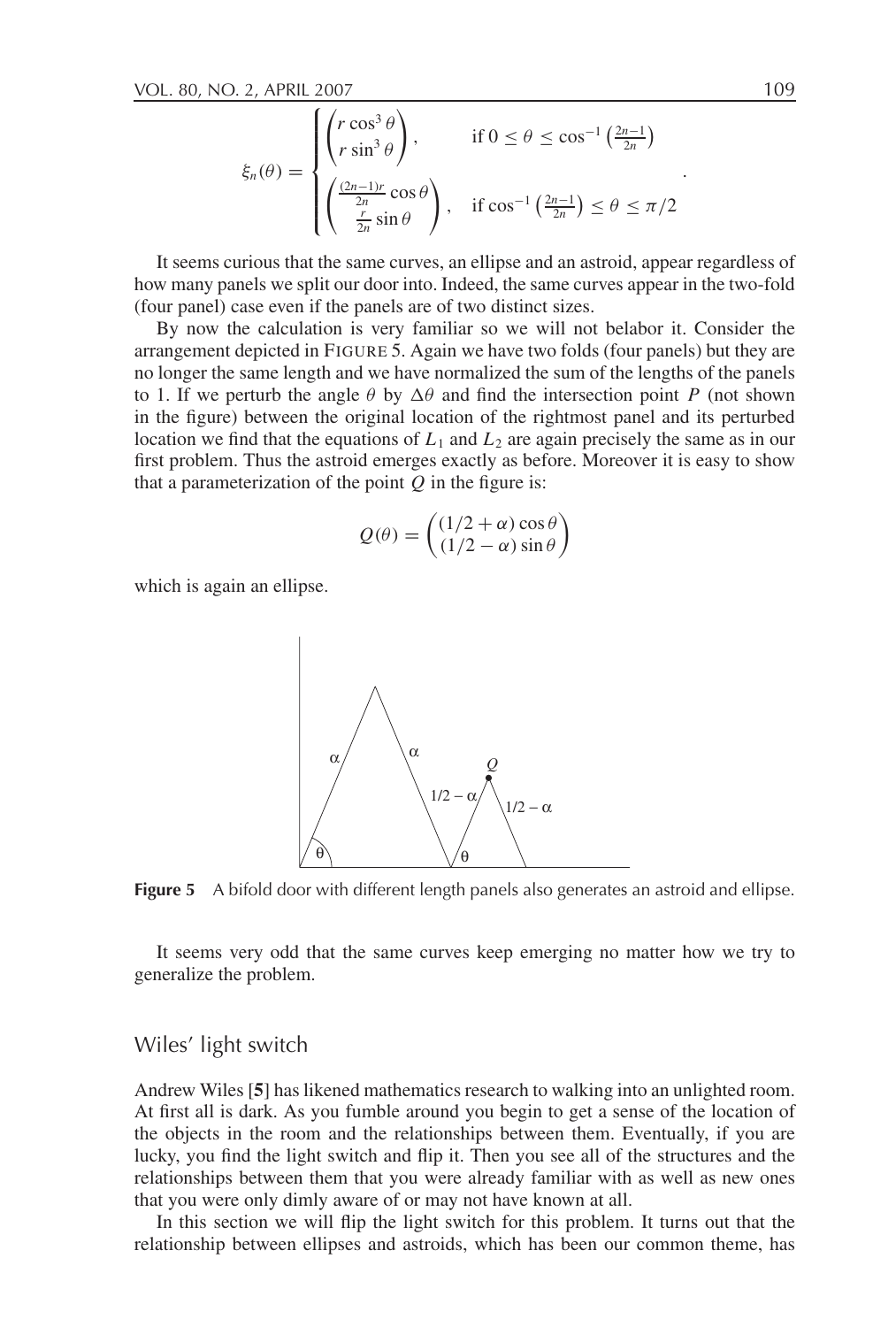been known since antiquity. Archimedes used it to create a mechanical device, known as the "Trammel of Archimedes," for drawing ellipses (see [**1, 2, 3**]).

Consider the following alternate construction of the astroid [**4, 6**]. We begin with vertical line segment whose endpoints are at (0, 1) and the origin (see FIGURE 6). Keeping the length of the segment constant we move the endpoints vertically toward the origin and horizontally toward  $(1, 0)$ , respectively. The outer envelope of the region thus constructed is the astroid.



**Figure 6** As the door closes points A and B move toward points B and C, respectively.

Rather, it is one quarter of the classical astroid of antiquity. This is the portion we have seen so far. If we continue in the same fashion—moving the left end of our line segment vertically to  $(0, -1)$  and the right end horizontally back to the origin—we will generate the same curve reflected about the *x*-axis. Continuing in the same vein until our line segment has returned to its original position gives the full astroid of antiquity as it was known to Archimedes. This is shown in FIGURE 7.



**Figure 7** One way to define the astroid is as the outer envelope of a particular set of ellipses as shown here. A bifold door is shown schematically in the first quadrant.